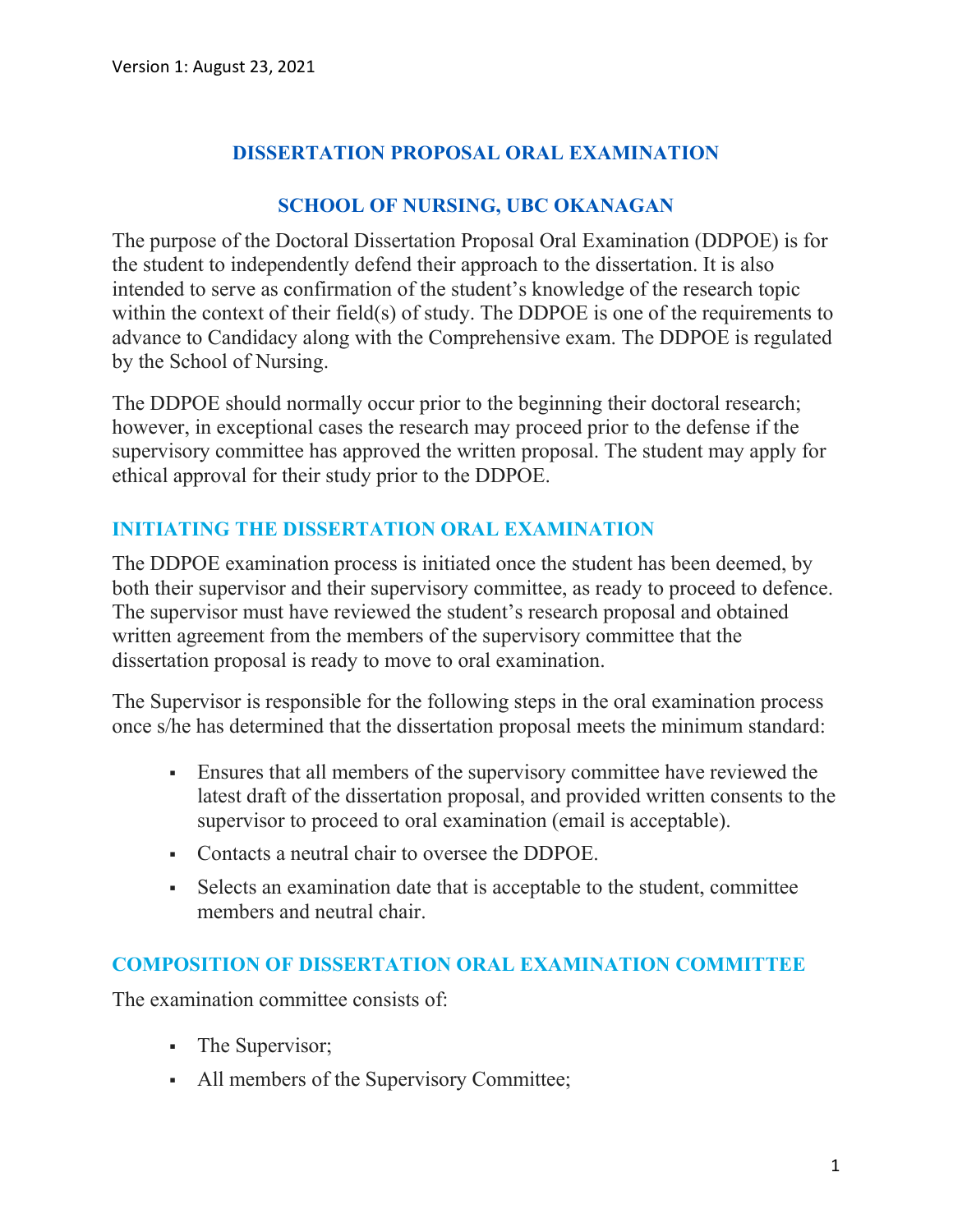The neutral chair

The examining committee assesses the performance of the candidate in the written dissertation proposal and in the oral examination and makes a recommendation to the coordinator of the graduate program.

## **THE ROLE OF THE NEUTRAL CHAIR**

The examination is chaired by a neutral member of the academic staff who is familiar with the examination policies and procedures of the School of Nursing. **The Neutral Chair is not a member of the Examination Committee, does not question the student and may not vote.**

The Neutral Chair must:

- not have been closely associated with the student (now or in the past) as a colleague, supervisor, member of the supervisory committee,
- not have been an academic collaborator with the supervisor.

Either the graduate program coordinator or the school director could serve as Neutral Chair.

The responsibility of the Neutral Chair is to ensure that the examination is conducted in a fair way and according to School of Nursing procedures.

# **ANNOUNCING THE ORAL EXAMINATION**

Upon receiving approval from the dean of the College of Graduate Studies for the External Examiner, the supervisor should proceed with the following:

- Book the examination room & video conferencing (if needed);
- Notify the graduate program academic assistant of the proposal defence by email. Include the graduate student's name, dissertation proposal title, abstract, and date/time of the defence.
- The graduate program academic assistant will email this to school of nursing faculty and students to invite their participation.

# **DOCTORAL DISSERTATION PROPOSAL EXAMINATION PROCESS**

## **BEFORE THE EXAMINATION**

The Supervisor must ensure that all committee members have a final and complete copy of the dissertation proposal.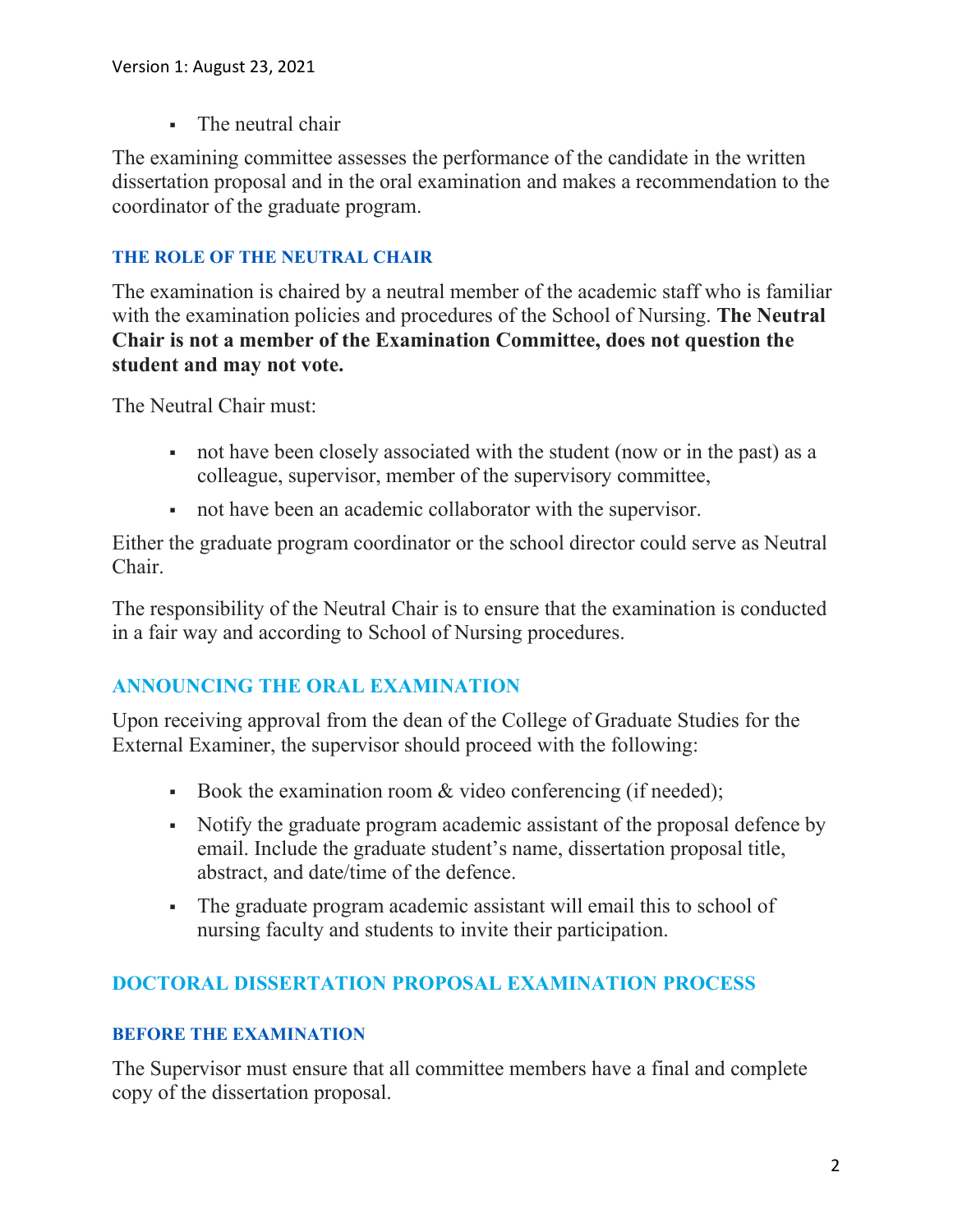Once the dissertation proposal has been distributed, the examination has formally begun, and there should be no discussion of the substance or quality of the dissertation among examiners or between examiners and the candidate (or anyone else).

#### **SUSPECTED ACADEMIC MISCONDUCT IN THE DISSERTATION**

If an examiner suspects that academic misconduct, including plagiarism, has occurred in the dissertation proposal, he/she must notify the graduate coordinator immediately. (Please note, this should not entail a conversation with the supervisor or with any others, but should come directly to the graduate coordinator.)

The examination will then be suspended until such time as the graduate coordinator or his/her designate determines whether academic misconduct has occurred and what penalties will be applied. Depending on the graduate coordinator's determination, the examination may proceed as scheduled, be rescheduled, or be cancelled.

If an examiner alleges academic misconduct during the examination or in the postexamination discussion, the neutral chair must suspend the examination or discussion and contact the graduate coordinator immediately.

#### **THE DOCTORAL STUDENT'S ORAL PRESENTATION**

The student may present a 20-30 minute opening summary of the dissertation proposal, introducing the research and summarizing its significance. The candidate may speak from notes, and may use audio-visual equipment, but must not read the synopsis.

The neutral chair will stop the presentation if it exceeds 30 minutes. The presentation is outside of the two-hour examination time.

## **LENGTH OF THE EXAMINATION**

The formal oral examination should not exceed 1.0 hour. This 1.0 hour is in addition to the thirty minutes allowed for the opening summary.

This time limit does not include the opening summary presentation, the questions from the audience, nor the deliberation time of the examination committee. Examination committee members and the neutral chair should, therefore, reserve at least 2.0 hours for the summary presentation, examination, public questioning and deliberation periods.

## **ATTENDANCE AT THE EXAMINATION**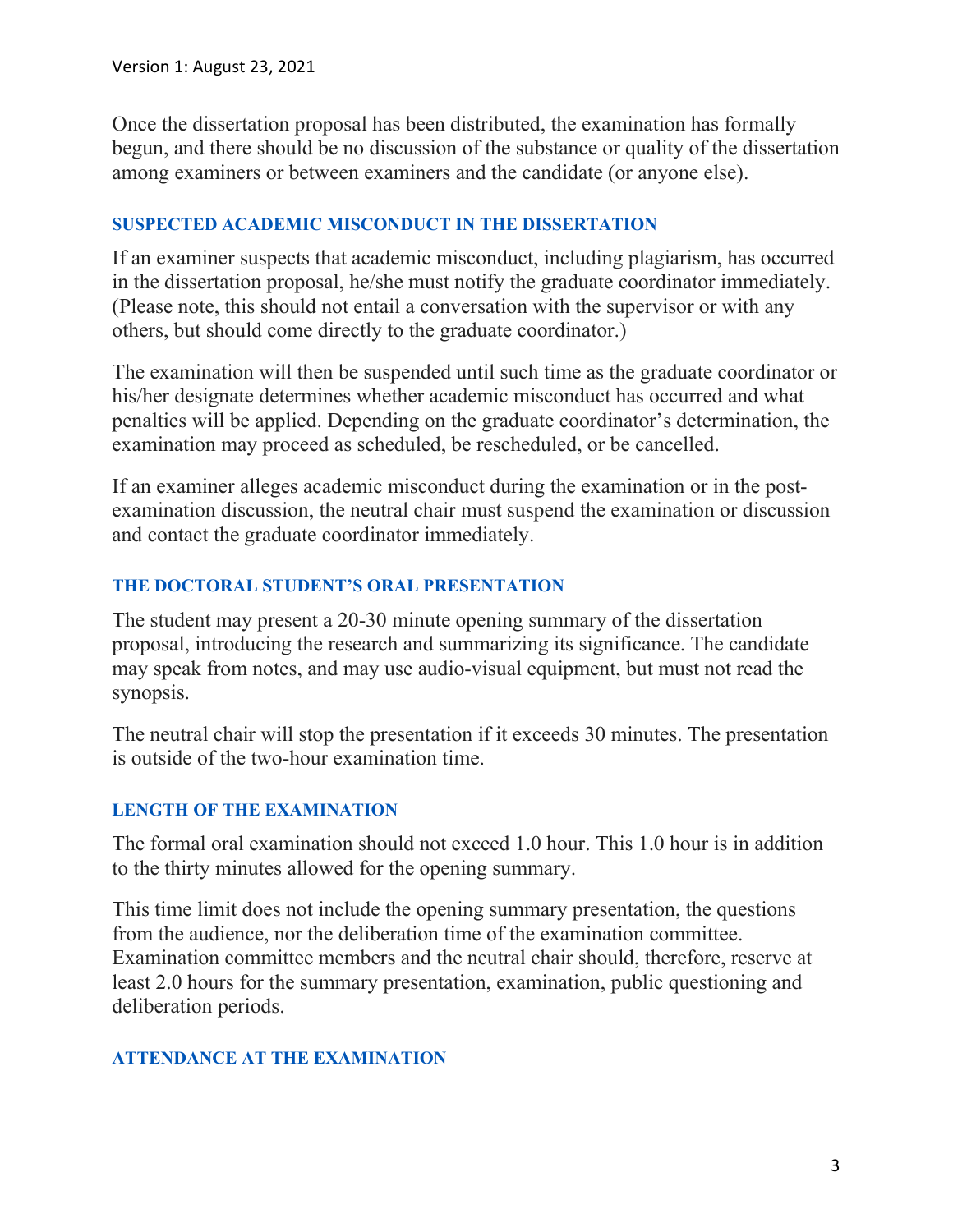The doctoral oral defence is a formal examination, which should be accorded due professional respect. Examination committee members should be present ten minutes prior to the start of the examination.

The examination **cannot** start without the examination committee member. If the examination committee member arrives within the first 30 minutes, the neutral chair must poll other examiners to determine if they are ALL able to stay for at least two hours commencing from that moment. If this is the case, the Neutral Chair can start the exam.

If any examiner is unable to remain for that time period, the examination may be cancelled and rescheduled.

# **QUESTIONS TO THE CANDIDATE**

During the formal question period, only examination committee members are allowed to question the candidate.

Normally, the question period may consist of two to three rounds but should proceed (within the allowable time frame) until examiners have no further questions. During question period, the supervisor should be taking notes about concerns and areas for revision. The neutral chair does not question the student.

Questions to the candidate should be relevant to the subject matter of the dissertation proposal, and should be clearly and succinctly phrased. The student should be given reasonable time to answer. If the student has understood the question but cannot answer, the examiner should pass to another question and not attempt to extract an answer by prolonged interrogation.

The neutral chair should guard against any attempt by the supervisor to help the student in any way, or any tendency of examiners to interact with each other instead of concentrating on the examination of the candidate.

Normally, dissertation proposal oral examinations are open to the public. If the oral examination is still within the limit of one hour, and if the examination committee does not have any further questions for the student, the neutral chair may invite questions from audience attendees.

## **ADJUDICATION OF THE ORAL EXAMINATION OF THE DISSERTATION**

When the question period has reached one hour, the neutral chair asks the candidate and the audience members to leave the examination room. Only the neutral chair and members of the examination committee should remain in the room.